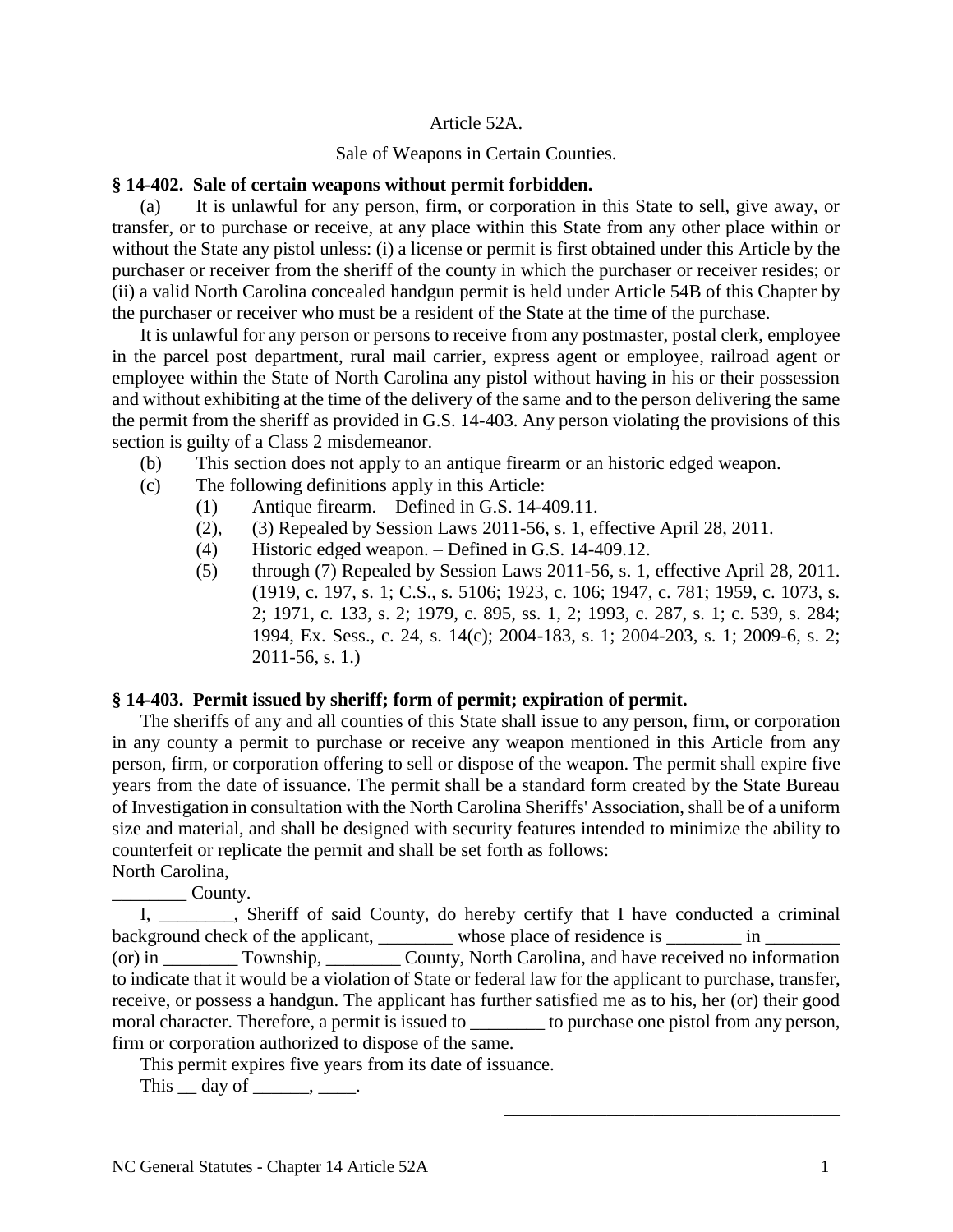#### Sheriff.

The standard permit created by this section shall be used statewide by the sheriffs of any and all counties and, when issued by a sheriff, shall also contain an embossed seal unique to the office of the issuing sheriff. (1919, c. 197, s. 2; C.S., s. 5107; 1959, c. 1073, s. 2; 1981 (Reg. Sess., 1982), c. 1395, s. 3; 1995, c. 487, s. 1; 1999-456, s. 59; 2013-369, s. 17.1; 2015-195, s. 10(a).)

# **§ 14-404. Issuance or refusal of permit; appeal from refusal; grounds for refusal; sheriff's fee.**

(a) Upon application, and such application must be provided by the sheriff electronically, the sheriff shall issue the permit to a resident of that county, unless the purpose of the permit is for collecting, in which case a sheriff can issue a permit to a nonresident, when the sheriff has done all of the following:

- (1) Verified, before the issuance of a permit, by a criminal history background investigation that it is not a violation of State or federal law for the applicant to purchase, transfer, receive, or possess a handgun. The sheriff shall determine the criminal and background history of any applicant by accessing computerized criminal history records as maintained by the State Bureau of Investigation and the Federal Bureau of Investigation, by conducting a national criminal history records check, by conducting a check through the National Instant Criminal Background Check System (NICS), and by conducting a criminal history check through the Administrative Office of the Courts.
- (2) Fully satisfied himself or herself by affidavits, oral evidence, or otherwise, as to the good moral character of the applicant. For purposes of determining an applicant's good moral character to receive a permit, the sheriff shall only consider an applicant's conduct and criminal history for the five-year period immediately preceding the date of the application.
- (3) Fully satisfied himself or herself that the applicant desires the possession of the weapon mentioned for (i) the protection of the home, business, person, family or property, (ii) target shooting, (iii) collecting, or (iv) hunting.

(b) If the sheriff is not fully satisfied, the sheriff may, for good cause shown, decline to issue the permit and shall provide to the applicant within seven days of the refusal a written statement of the reason(s) for the refusal. The statement shall cite the specific facts upon which the sheriff concluded that the applicant was not qualified for the issuance of a permit and list, by statute number, the applicable law upon which the denial is based. An appeal from the refusal shall lie by way of petition to the superior court in the district in which the application was filed. The determination by the court, on appeal, shall be upon the facts, the law, and the reasonableness of the sheriff's refusal, and shall be final.

(b1) The sheriff shall keep a list of all permit denials, with the specific reasons for the denials noted. The list shall not include any information that would identify the applicant whose application was denied. The list, as described in this subsection, shall be a public record, and the sheriff shall make the list available upon request to any member of the public. The list shall be organized by the quarters of the year, showing the number of denials and the reasons in each three-month period, and the list shall only be released for past, completed quarters.

- (c) A permit may not be issued to the following persons:
	- (1) One who is under an indictment or information for or has been convicted in any state, or in any court of the United States, of a felony (other than an offense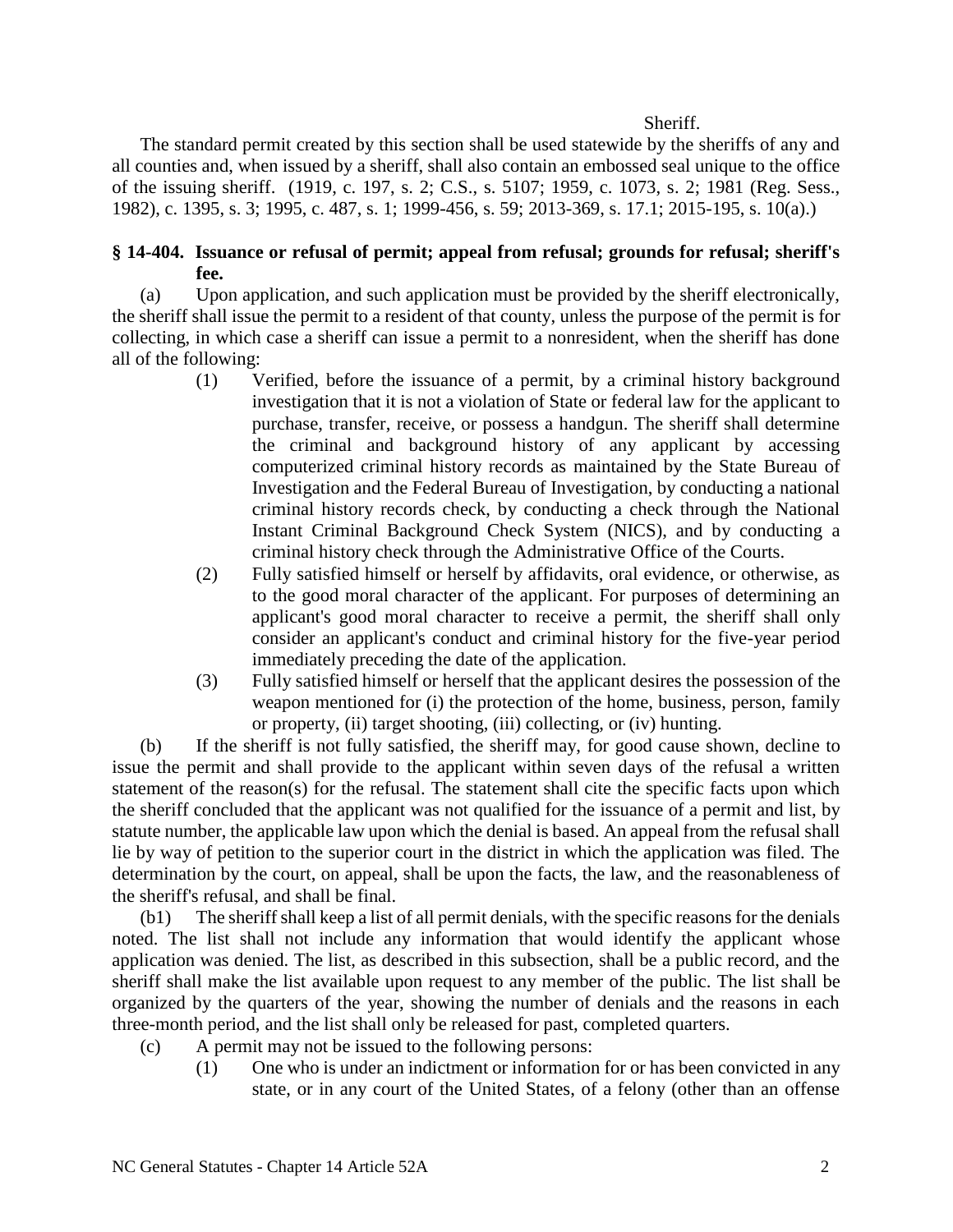pertaining to antitrust violations, unfair trade practices, or restraints of trade). However, a person who has been convicted of a felony in a court of any state or in a court of the United States and (i) who is later pardoned, or (ii) whose firearms rights have been restored pursuant to G.S. 14-415.4, may obtain a permit, if the purchase or receipt of a pistol permitted in this Article does not violate a condition of the pardon or restoration of firearms rights.

- (2) One who is a fugitive from justice.
- (3) One who is an unlawful user of or addicted to marijuana or any depressant, stimulant, or narcotic drug (as defined in 21 U.S.C. § 802).
- (4) One who has been adjudicated mentally incompetent or has been committed to any mental institution.
- (5) One who is an alien illegally or unlawfully in the United States.
- (6) One who has been discharged from the Armed Forces of the United States under dishonorable conditions.
- (7) One who, having been a citizen of the United States, has renounced his or her citizenship.
- (8) One who is subject to a court order that:
	- a. Was issued after a hearing of which the person received actual notice, and at which the person had an opportunity to participate;
	- b. Restrains the person from harassing, stalking, or threatening an intimate partner of the person or child of the intimate partner of the person, or engaging in other conduct that would place an intimate partner in reasonable fear of bodily injury to the partner or child; and
	- c. Includes a finding that the person represents a credible threat to the physical safety of the intimate partner or child; or by its terms explicitly prohibits the use, attempted use, or threatened use of physical force against the intimate partner or child that would reasonably be expected to cause bodily injury.
- (c1) Repealed by Session Laws 2015-195, s. 11(c), effective August 5, 2015.

(d) Nothing in this Article shall apply to officers authorized by law to carry firearms if the officers identify themselves to the vendor or donor as being officers authorized by law to carry firearms and provide any of the following:

- (1) A letter signed by the officer's supervisor or superior officer stating that the officer is authorized by law to carry a firearm.
- (2) A current photographic identification card issued by the officer's employer.
- (3) A current photographic identification card issued by a State agency that identifies the individual as a law enforcement officer or a probation and parole officer certified by the State of North Carolina.
- (4) A current identification card issued by the officer's employer and another form of current photographic identification.

(e) The sheriff shall charge for the sheriff's services upon receipt of an application a fee of five dollars (\$5.00) for each permit requested. There shall be no limit as to the number or frequency of permit applications and no other costs or fees other than provided in this subsection shall be charged for the permit, including, but not limited to, any costs for investigation, processing, or medical background checks by the sheriff or others providing records to the sheriff.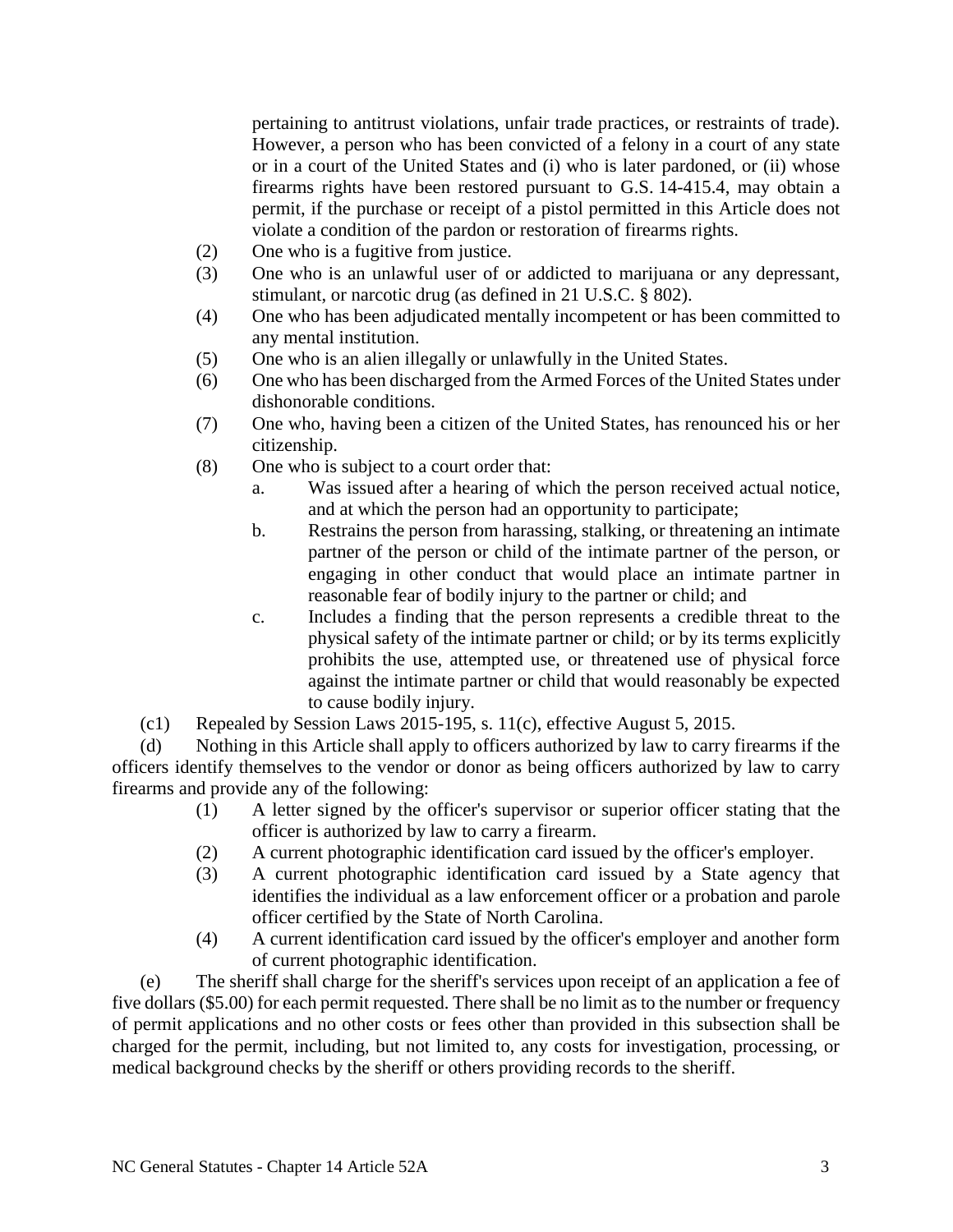(e1) The application for a permit shall be on a form created by the State Bureau of Investigation in consultation with the North Carolina Sheriffs' Association. This application shall be used by all sheriffs and must be provided by the sheriff both electronically and in paper form. Only the following shall be required to be submitted by an applicant for a permit:

- (1) The permit application developed pursuant to this subsection.
- (2) Five dollars for each permit requested pursuant to subsection (e) of this section.
- (3) A government issued identification confirming the identity of the applicant.
- (4) Proof of residency.
- (5) A signed release, in a form to be prescribed by the Administrative Office of the Court, that authorizes and requires disclosure to the sheriff of any court orders concerning the mental health or capacity of the applicant to be used for the sole purpose of determining whether the applicant is disqualified to receive a permit pursuant to this section.

No additional document or evidence shall be required from any applicant.

(f) Each applicant for a license or permit shall be informed by the sheriff within 14 days of the date of the application whether the license or permit will be granted or denied and, if granted, the license or permit shall be immediately issued to the applicant.

(g) An applicant shall not be ineligible to receive a permit under subdivision  $(c)(4)$  of this section because of involuntary commitment to mental health services if the individual's rights have been restored under G.S. 14-409.42.

(h) The sheriff shall revoke any permit upon the occurrence of any event or condition subsequent to the issuance of the permit, or the applicant's subsequent inability to meet a requirement under this Article, which would have resulted in a denial of the application submitted to obtain the permit if the event, condition, or the applicant's current inability to meet a statutory requirement had existed at the time of the application and prior to the issuance of the permit. The following procedures apply to a revocation:

- (1) The sheriff shall provide written notice to the permittee, pursuant to the provisions of G.S. 1A-1, Rule 4(j), that the permit is revoked upon the service of the notice. The notice shall provide the permittee with information on the process to appeal the revocation.
- (2) Upon receipt of the written notice of revocation, the permittee shall surrender the permit to the sheriff. Any law enforcement officer serving the notice is authorized to take immediate possession of the permit from the permittee. If the notice is served by means other than by a law enforcement officer, the permittee shall surrender the permit to the sheriff no later than 48 hours after service of the notice.
- (3) The sheriff shall insure that the list of permits which have been revoked is immediately updated so that any potential transferor calling to check the validity of the permit will be informed of the revocation.
- (4) A permittee may appeal the revocation of a permit pursuant to this subsection by petitioning a district court judge of the district in which the permittee resides.
- (5) Any person who willfully fails to surrender a permit upon notice of revocation shall be guilty of a Class 2 misdemeanor.

(i) A person or entity shall promptly disclose to the sheriff, upon presentation by the applicant or sheriff of an original or photocopied release form described in subdivision (5) of subsection (e1) of this section, any court orders concerning the mental health or capacity of the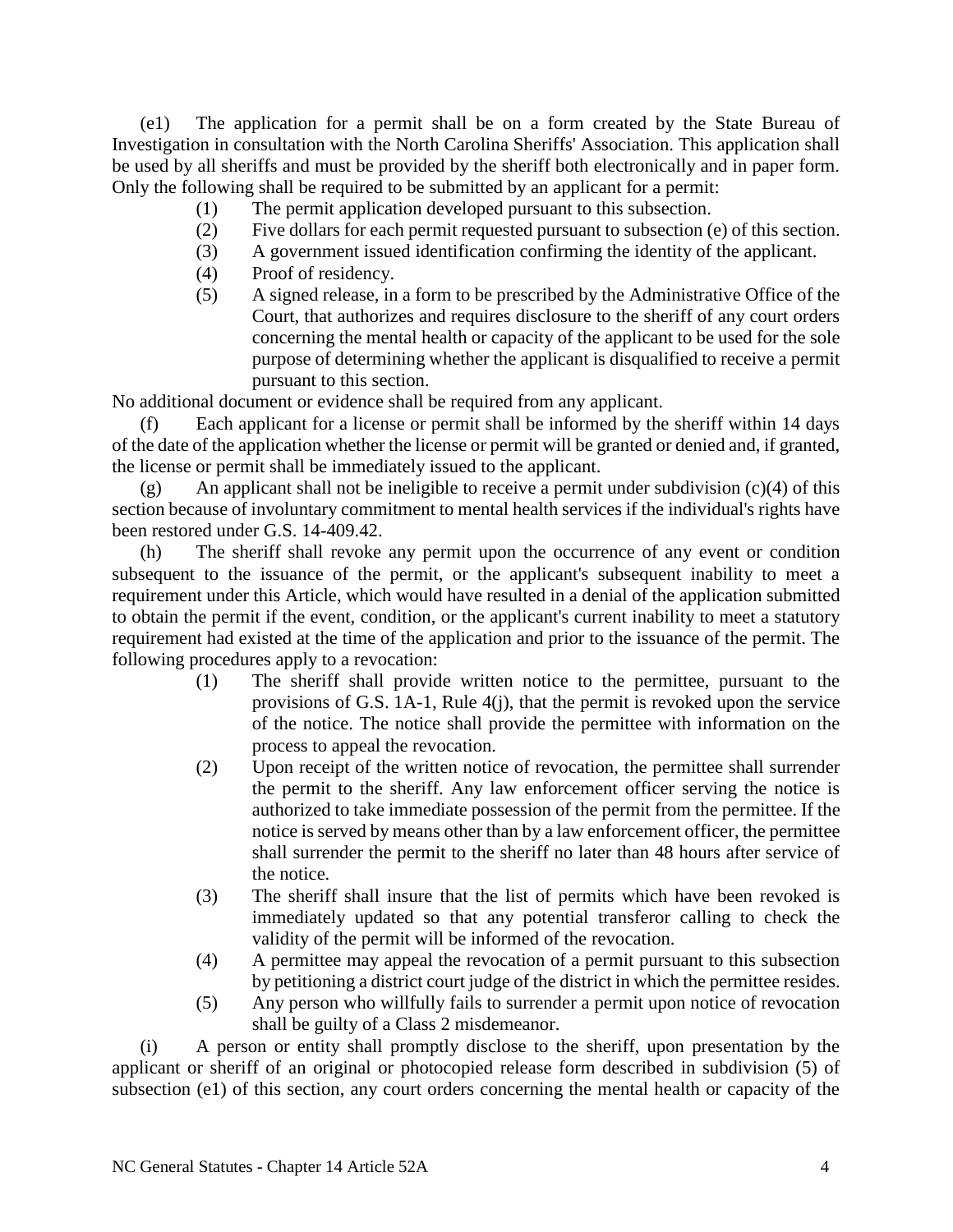applicant who signed the release form. (1919, c. 197, s. 3; C.S., s. 5108; 1959, c. 1073, s. 2; 1969, c. 73; 1981 (Reg. Sess., 1982), c. 1395, s. 1; 1987, c. 518, s. 1; 1995, c. 487, s. 2; 2006-39, s. 1; 2006-264, s. 4; 2008-210, s. 3(a); 2009-570, s. 7; 2010-108, s. 4; 2011-2, s. 1; 2011-56, s. 2; 2011-183, s. 13; 2011-268, s. 10; 2013-369, s. 17.2(a); 2013-389, s. 2; 2014-115, s. 23.5(a); 2015-195, ss. 10(d), 11(c), (f), (j); 2016-77, s. 9(a).)

## **§ 14-405. Record of permits kept by sheriff; confidentiality of permit information.**

(a) The sheriff shall keep a record of all permits issued under this article, including the name, date, place of residence, age, former place of residence, etc., of each such person, firm, or corporation to whom or which a permit is issued. The record shall include the date that a permit was revoked, the date that the permittee received notice of the revocation, whether the permit was surrendered, and the reason for the revocation.

(b) The records maintained by the sheriff pursuant to this section are confidential and are not a public record under G.S. 132-1; provided, however, that the sheriff shall make the records available upon request to any federal, State, and local law enforcement agencies and shall also make the records available to the court if the records are required to be released pursuant to a court order. Any application to a court for release of the list of permit holders and permit application information shall be by a petition to the chief judge of the district court for the district in which the person seeking the information resides. (1919, c. 197, s. 4; C.S., s. 5109; 1959, c. 1073, s. 2; 2013-369, s. 17.4.)

# **§ 14-406. Dealer to keep record of sales; confidentiality of records.**

(a) Every dealer in pistols and other weapons mentioned in this Article shall keep an accurate record of all sales thereof, including the name, place of residence, date of sale, etc., of each person, firm, or corporation to whom or which such sales are made. The records maintained by a dealer pursuant to this section are confidential and are not a public record under G.S. 132-1; provided, however, that the dealer shall make the records available upon request to all State and local law enforcement agencies.

(b) Repealed by Session Laws 2011-56, s. 3, effective April 28, 2011. (1919, c. 197, s. 5; C.S., s. 5110; 1987, c. 115, s. 1; 2009-6, s. 3; 2011-56, s. 3; 2013-369, s. 13.)

**§ 14-406.1:** Repealed by Session Laws 2011-56, s. 4, effective April 28, 2011.

# **§ 14-407: Repealed by Session Laws 1997-6.**

#### **§ 14-407.1. Sale of blank cartridge pistols.**

The provisions of G.S. 14-402, 14-405, and 14-406 shall apply to the sale of pistols suitable for firing blank cartridges. The sheriffs of all the counties of this State are authorized and may in their discretion issue to any person, firm or corporation, in any such county, a license or permit to purchase or receive any pistol suitable for firing blank cartridges from any person, firm or corporation offering to sell or dispose of the same, which said permit shall be in substantially the following form:

North Carolina

\_\_\_\_\_\_\_\_\_\_\_\_\_\_ County I, \_\_\_\_\_\_\_\_\_\_\_, Clerk of the Superior Court of said county, do hereby certify that \_\_\_\_\_\_\_\_\_\_\_\_\_\_, whose place of residence is \_\_\_\_\_\_\_\_\_\_\_\_\_\_ Street in \_\_\_\_\_\_\_\_\_\_\_\_\_\_ (or) in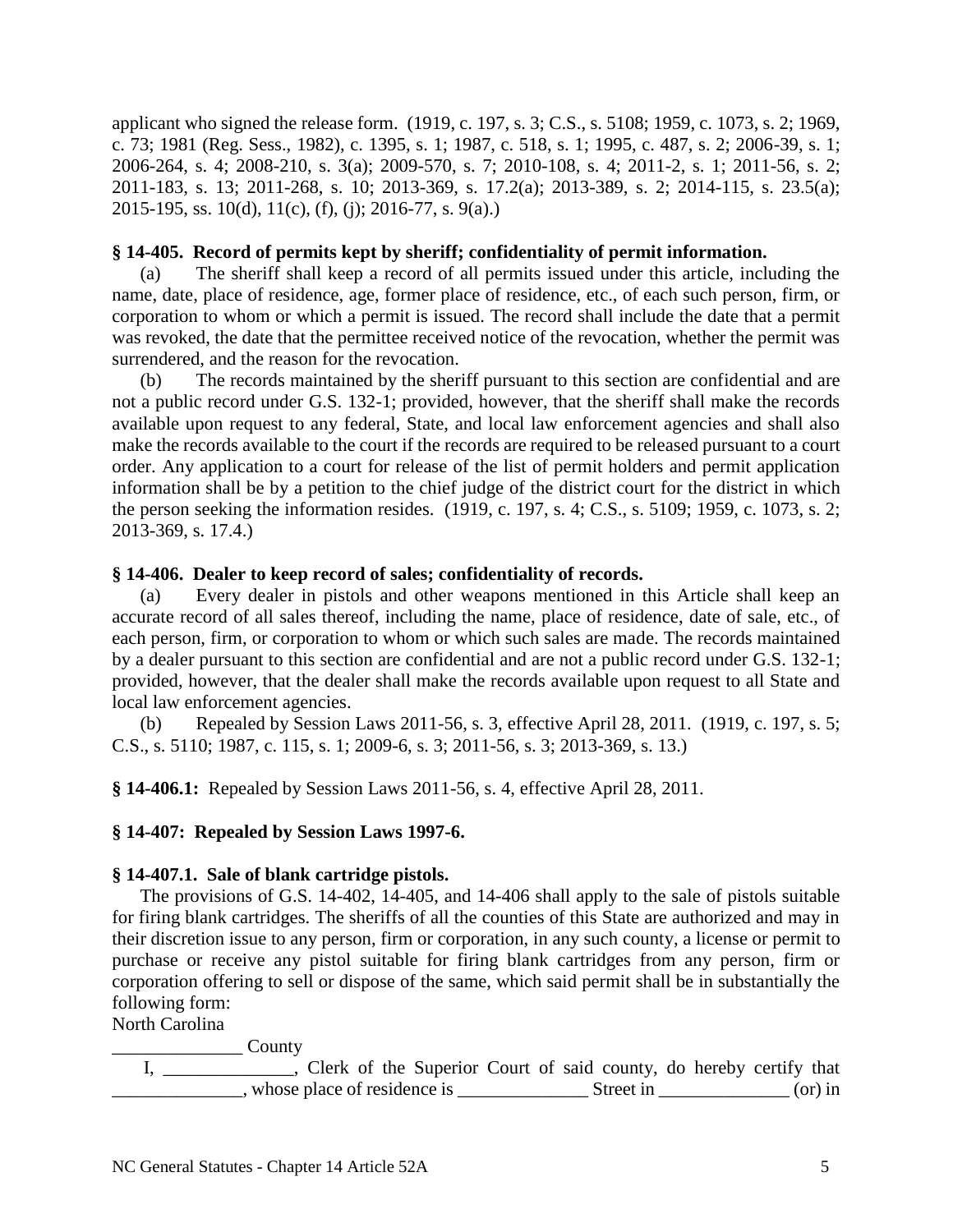\_\_\_\_\_\_\_\_\_\_\_\_\_\_ Township in \_\_\_\_\_\_\_\_\_\_\_\_\_\_ County, North Carolina, having this day satisfied me that the possession of a pistol suitable for firing blank cartridges will be used only for lawful purposes, a permit is therefore given said \_\_\_\_\_\_\_\_\_\_\_\_\_\_ to purchase said pistol from any person, firm or corporation authorized to dispose of the same, this \_\_\_\_\_\_\_\_ day of \_\_\_\_\_\_\_\_\_\_\_\_, \_\_\_\_\_\_\_\_.

> \_\_\_\_\_\_\_\_\_\_\_\_\_\_\_\_\_\_\_\_\_\_\_\_\_\_\_\_\_\_\_\_\_\_\_\_\_\_\_\_ Sheriff

The sheriff shall charge for the sheriff's services, upon issuing such permit, a fee of fifty cents  $(50¢)$ . (1959, c. 1068; 1999-456, s. 59; 2006-264, s. 5.)

# **§ 14-408. Violation of § 14-406 a misdemeanor.**

Any person, firm, or corporation violating any of the provisions of G.S. 14-406 shall be guilty of a Class 2 misdemeanor. (1919, c. 197, s. 7; C.S., s. 5112; 1969, c. 1224, s. 6; 1993, c. 539, s. 285; 1994, Ex. Sess., c. 24, s. 14(c); 1998-217, s. 3(a).)

# **§ 14-408.1. Solicit unlawful purchase of firearm; unlawful to provide materially false information regarding legality of firearm or ammunition transfer.**

- (a) The following definitions apply in this section:
	- (1) Ammunition. Any cartridge, shell, or projectile designed for use in a firearm.
	- (2) Firearm. A handgun, shotgun, or rifle which expels a projectile by action of an explosion.
	- (3) Handgun. A pistol, revolver, or other gun that has a short stock and is designed to be held and fired by the use of a single hand.
	- (4) Licensed dealer. A person who is licensed pursuant to 18 U.S.C. § 923 to engage in the business of dealing in firearms.
	- (5) Materially false information. Information that portrays an illegal transaction as legal or a legal transaction as illegal.
	- (6) Private seller. A person who sells or offers for sale any firearm, as defined in G.S. 14-409.39, or ammunition.

(b) Any person who knowingly solicits, persuades, encourages, or entices a licensed dealer or private seller of firearms or ammunition to transfer a firearm or ammunition under circumstances that the person knows would violate the laws of this State or the United States is guilty of a Class F felony.

(c) Any person who provides to a licensed dealer or private seller of firearms or ammunition information that the person knows to be materially false information with the intent to deceive the dealer or seller about the legality of a transfer of a firearm or ammunition is guilty of a Class F felony.

(d) Any person who willfully procures another to engage in conduct prohibited by this section shall be held accountable as a principal.

(e) This section does not apply to a law enforcement officer acting in his or her official capacity or to a person acting at the direction of the law enforcement officer. (2011-268, s. 11.)

# **§ 14-409. Machine guns and other like weapons.**

(a) As used in this section, "machine gun" or "submachine gun" means any weapon which shoots, is designed to shoot, or can be readily restored to shoot, automatically more than one shot, without manual reloading, by a single function of the trigger. The term shall also include the frame